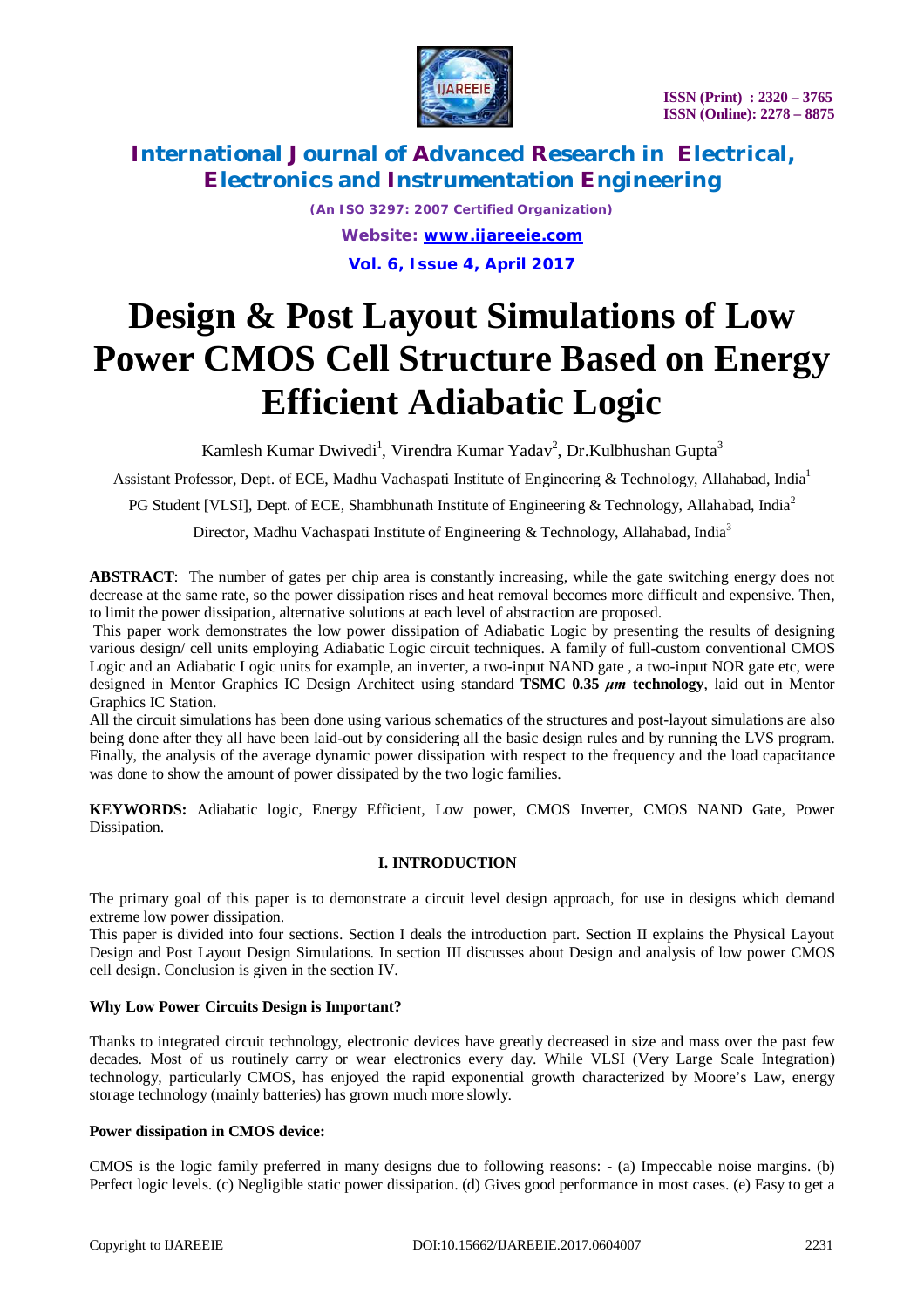

*(An ISO 3297: 2007 Certified Organization)*

*Website: [www.ijareeie.com](http://www.ijareeie.com)*

### **Vol. 6, Issue 4, April 2017**

functional circuits. (f) Lot of tools available to automate the design process. There are different types of power dissipation in CMOS.

- 1. **Static Power Dissipation:** Static power dissipation can however result from degenerated voltage levels at the inputs to static gates. Bus contention, signal conflicts due to multiple drivers, leakage current drawn continuously from the power supply also result in static power dissipation.
- 2. **Dynamic Power Dissipation:** Dynamic power dissipation is caused by charging and discharging of capacitances. The charging process draws energy equal to  $C_{VDD}/2$  from the power supply. Half of this is dissipated immediately in the PMOS transistors and the interconnect, while the other half is stored on the load capacitance
- 3. **Short Circuit Power Dissipation**: It is caused by the flow of short circuit current between supply and ground during switching or transition in signal values when NMOS and PMOS both on.

#### **Principle of Adiabatic Circuits:**

The term "adiabatic" refers to a thermodynamic process that exchanges no energy with the environment, and hence no energy or power dissipation occurs. Adiabatic technology is used to reduce the power or energy dissipation during the switching process and further reuse some of the energy by recycling it from the load capacitance. For reusing the energy, the adiabatic circuit uses the principle of Constant current source power supply. For reducing power dissipation it uses the principle of Trapezoidal or sinusoidal power supply voltage.

#### **Different Adiabatic Logic Families:**

Practical adiabatic families can be classified as either partially adiabatic or fully adiabatic. In Partially adiabatic circuits, some charge is allowed to be transferred to the ground, while in a fully adiabatic circuits, all the charge on the load capacitance is recovered by the power supply. Fully adiabatic circuits face a lot of problems with respect to the operating speed and the inputs power clock synchronization.

- Popular Partially Adiabatic families include the following:
	- (a) Efficient Charge Recovery Logic (ECRL).
	- (b) 2N-2N2P Adiabatic Logic.
	- (c) Positive Feedback Adiabatic Logic (PFAL).
	- (d) NMOS Energy Recovery Logic (NERL).
	- (e) Clocked Adiabatic Logic (CAL).
	- (f) True Single-Phase Adiabatic Logic (TSEL).
	- (g) Source-coupled Adiabatic Logic (SCAL).

Some Fully adiabatic logic families include:

- (a) Pass Transistor Adiabatic Logic (PAL).
- (b) Split- Rail Charge Recovery Logic (SCRL).

### **II. PHYSICAL LAYOUT DESIGN AND POST LAYOUT DESIGN**

This chapter discusses the designs of different layouts for all the proposed structures, which are designed in Mentor Graphics IC Station **TSMC 0.35 micron Technology** and the **Layout versus Schematic (LVS)** program was executed to perform a comparison of the schematic to the physical layout.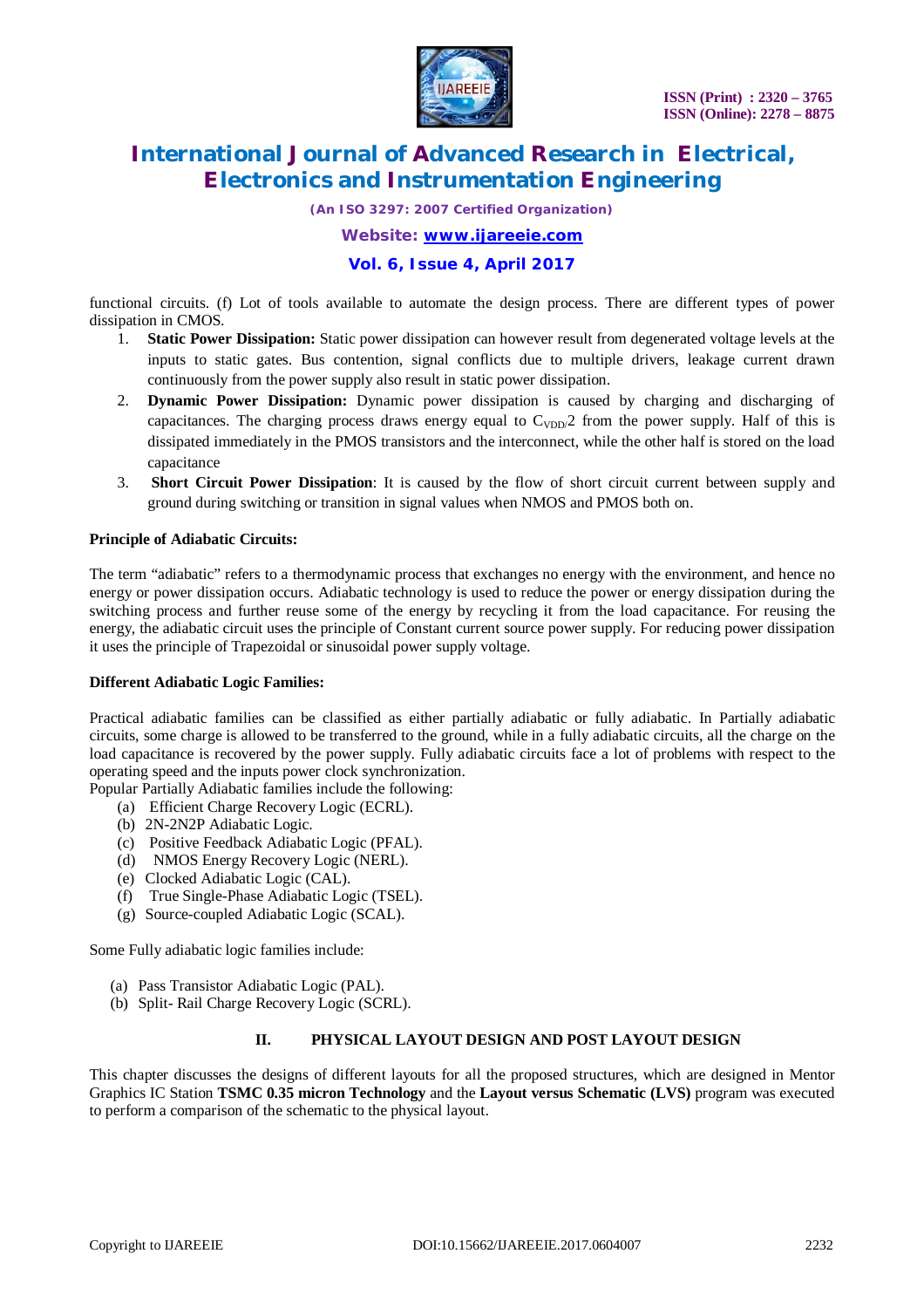

*(An ISO 3297: 2007 Certified Organization)*

*Website: [www.ijareeie.com](http://www.ijareeie.com)*

**Vol. 6, Issue 4, April 2017**

#### **Layout versus schematic (LVS) design rules:**

The Layout Versus Schematic (LVS) is the class of electronic design automation (EDA) verification software that determines whether a particular integrated circuit layout corresponds to the original schematic of circuit diagram of the design.

A successful Design rule check (DRC) ensures that the layout conforms to the rules designed / required for faultless fabrication. However, it does not guarantee if it really represents the circuit you desire to fabricate. This is where an LVS check is used. LVS checking software recognizes the drawn shapes of the layout that represent the electrical components of the circuit, as well as the connections between them. The software then compares them with the schematic or circuit diagram. In most cases the layout will not pass LVS the first time requiring the layout engineer to examine the LVS software's reports and make changes to the layout.

#### **Post-Layout Design:**

Post layout simulation is mainly used to verify the complete design. It verifies all design constraints after their creation. Post layout simulation also comes in handy when comparing simulation versus measurements. This is important to ensure that the constraints created by Pre layout simulation are based on sound modelling of the PCB.

#### **Difference between Physical layout and Post layout:**

The main difference between physical layout and post layout is that pre layout simulations takes place before completing the PCB layout, while post layout simulations use the complete PCB layout as their basis.

In pre layout and post layout, we translate physical parameters in to circuit elements and other mathematical models for simulation. However, for physical layout simulation, we must build up a circuit schematic to include all elements of the simulation. Post layout simulation involves extraction of physical information from the routed board.

#### **III. DESIGN AND ANALYSIS OF LOW POWER CMOS CELL STRUCTURES:**

#### **(A) Design and simulation for a CMOS Inverter:**

The first basic cell which the VLSI designers implements and analyse is the basic CMOS Inverter. Here also this paper work starts with the designing of the basic CMOS Inverter of minimum transistor size. The standard TSMC 0.35 *μm*  CMOS technologies have been used and a load capacitance of 4 *fF* is used. The transient analysis is done by use of the ELDO Simulator of Mentor Graphics Corporation. The basic structure of a CMOS Inverter is shown in Figure below



**Figure 1. Basic Structure of CMOS Inverter**.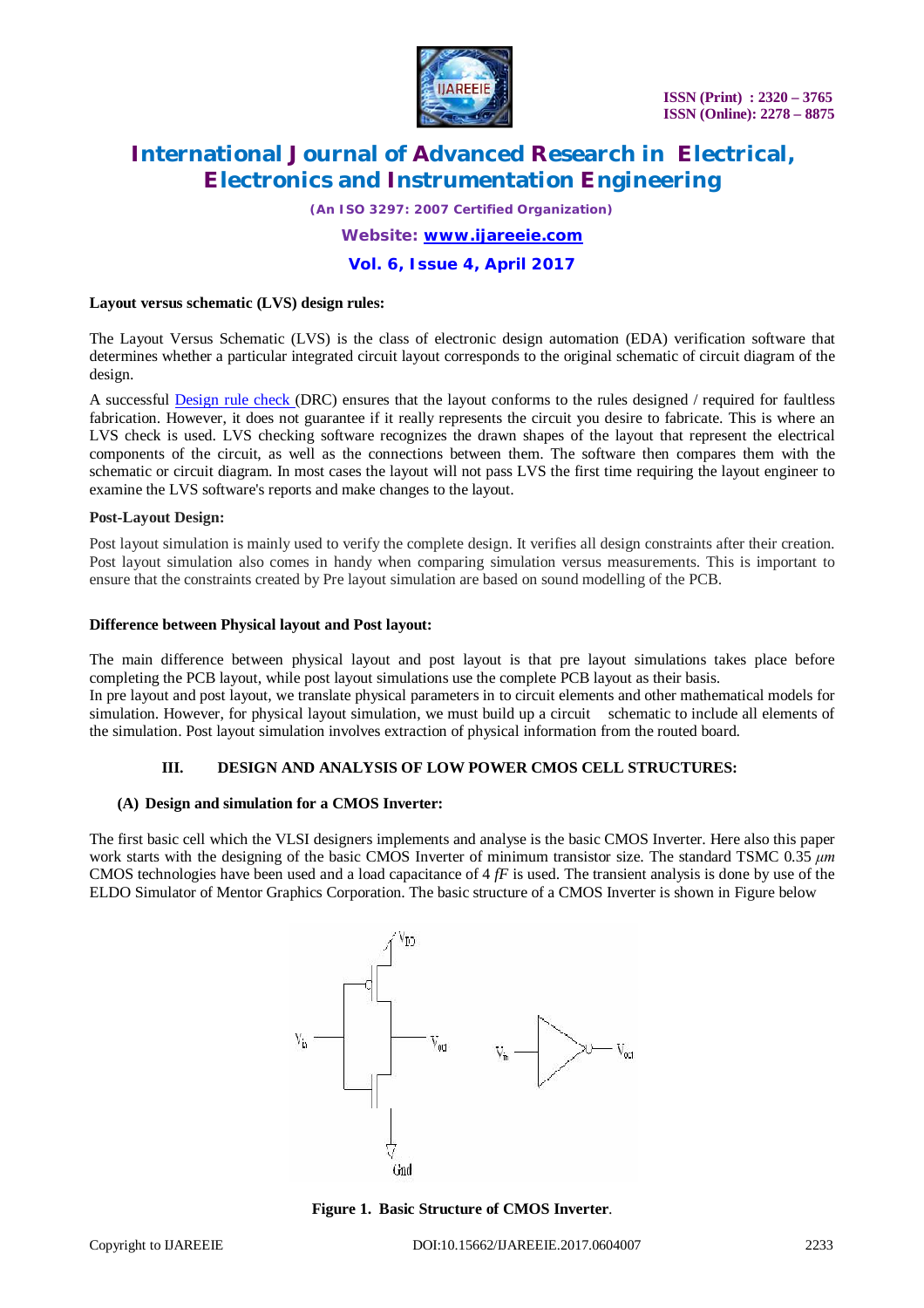

*(An ISO 3297: 2007 Certified Organization)*

*Website: [www.ijareeie.com](http://www.ijareeie.com)*

**Vol. 6, Issue 4, April 2017**

The transient simulation results are as shown in the Figure -2 below.



**Figure 2. Simulation Results of CMOS Inverter: (a) Input Signal, (b) Voltage Waveform of Output Signal**

### **LAYOUT CELL DESIGN OF A CMOS INVERTER AS SHOW IN FIGURE 3:**



**Figure 3. Layout of CMOS Inverter.**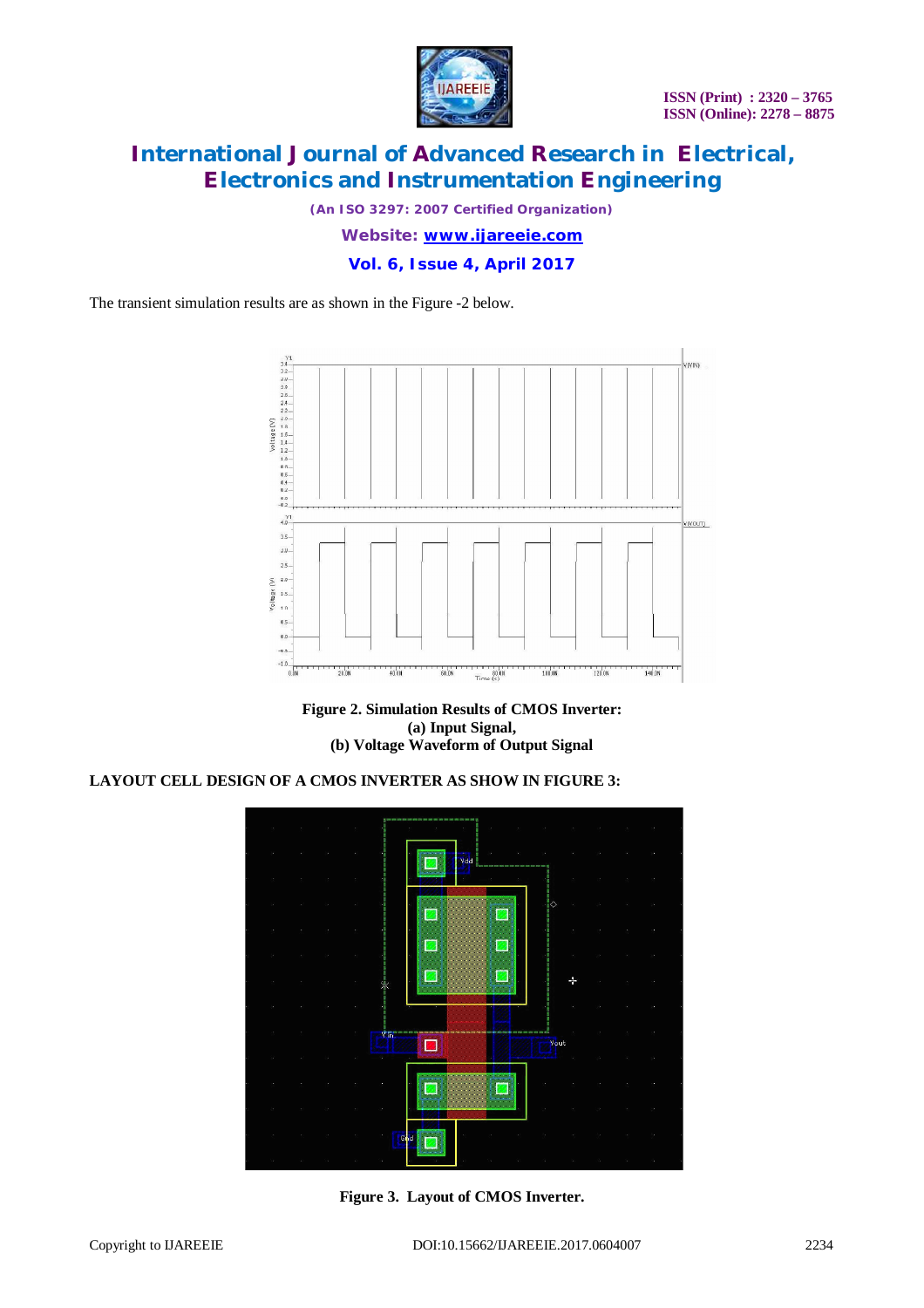

*(An ISO 3297: 2007 Certified Organization)*

*Website: [www.ijareeie.com](http://www.ijareeie.com)*

### **Vol. 6, Issue 4, April 2017**

Figure 4, below shows the post-layout result of the transient analysis for an adiabatic inverter.



**Figure 4. Post Layout Simulation – Transient Analysis for an Adiabatic Inverter.**

#### **(B) Design and simulation for a CMOS NAND gate:**

The next basic cell to consider is the CMOS-based Two-Input NAND Gate, designed and simulated in the standard TSMC 0.35 *μm* CMOS Technology and with a load capacitance of 5 *fF*. The minimum sized NMOS and PMOS transistors have been used for the transient simulations.



**Figure 5. Basic Structure of a Two-Input CMOS NAND Gate.**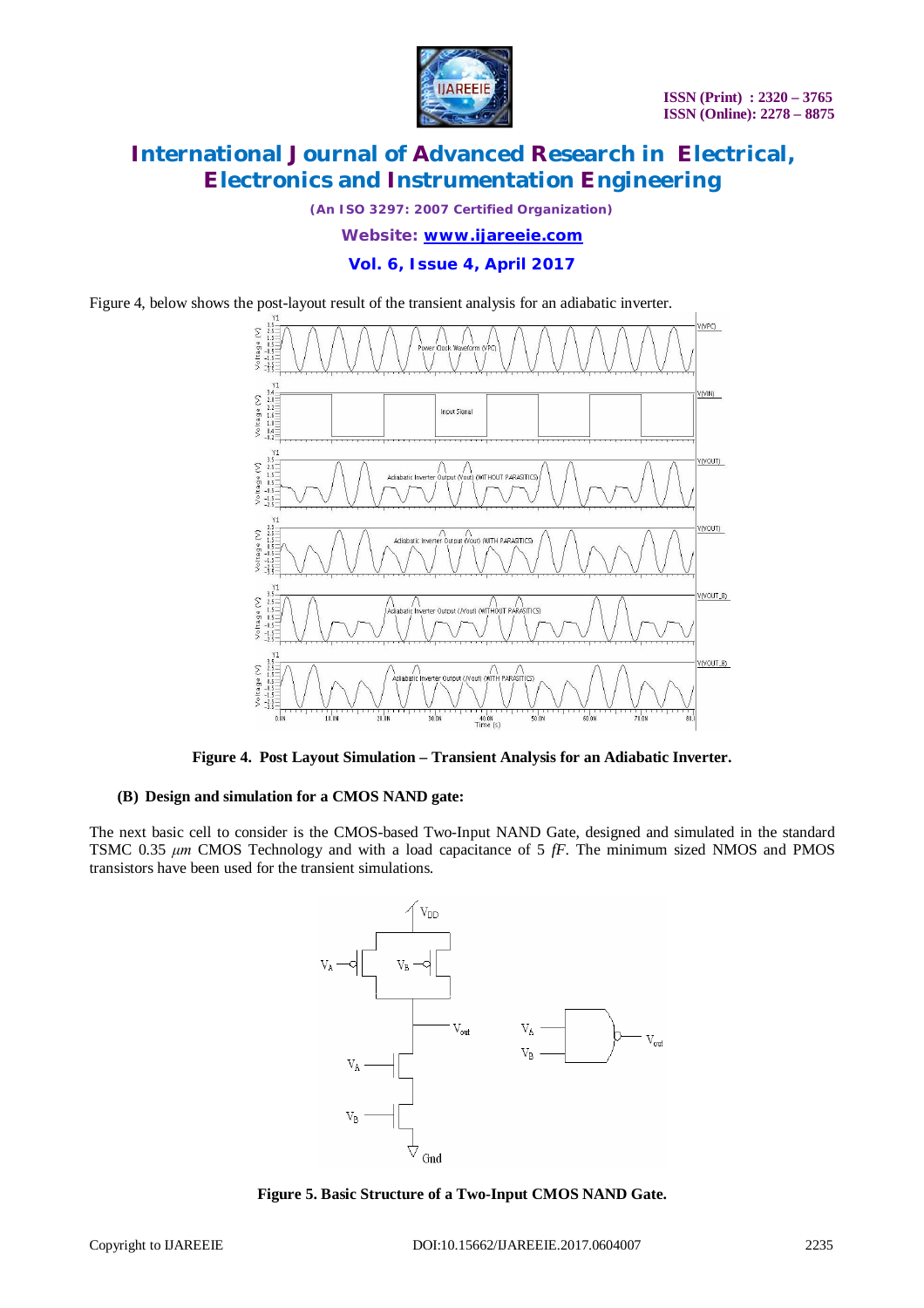

*(An ISO 3297: 2007 Certified Organization)*

*Website: [www.ijareeie.com](http://www.ijareeie.com)*

### **Vol. 6, Issue 4, April 2017**

The transient simulation results are as shown in the Figure 6, below.



**Figure 6. Simulation Results of Two-Input CMOS NAND Gate: (a) Input Signal (VA), (b) Input Signal (VB), (c) Voltage Waveform of Output Signal (NAND Output).**

### **LAYOUT CELL DESIGN OF A CMOS NAND GATE AS SHOW IN FIGURE 7:**



**Figure 7. Layout of Two- Input CMOS NAND gate**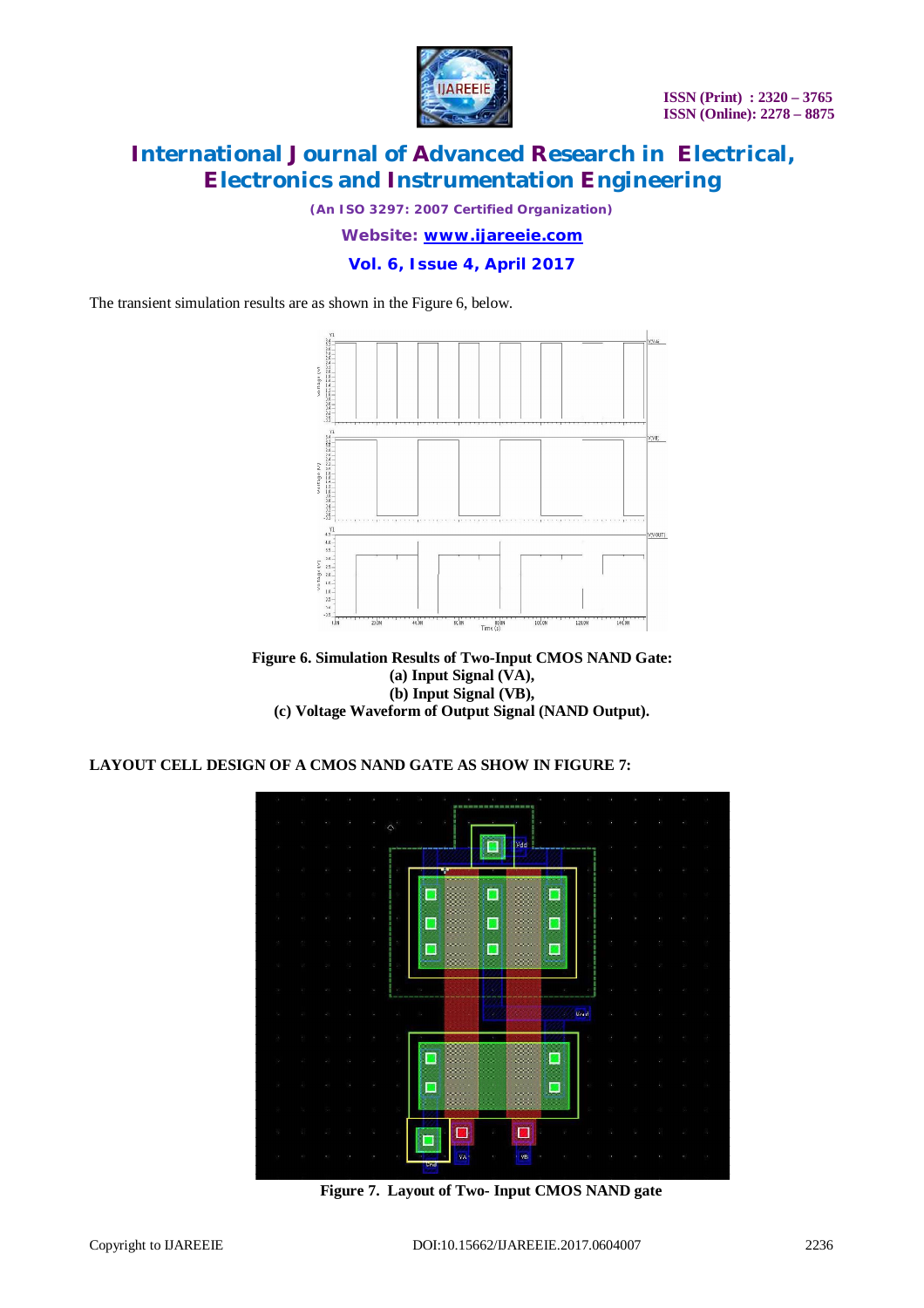

*(An ISO 3297: 2007 Certified Organization)*

*Website: [www.ijareeie.com](http://www.ijareeie.com)*

**Vol. 6, Issue 4, April 2017**

Figure 8, below shows the post-layout result of the transient analysis for an Adiabatic CMOS NAND Gate.



**Figure 8. Post Layout Simulation – Transient Analysis for a Two-Input CMOS NAND Gate.**

#### **IV. CONCLUSION**

This paper was focused on the design of low power CMOS cell structures, which is the main contribution of this work. The design of low power CMOS cell structures uses fully complementary CMOS logic style and an adiabatic PFAL logic style. The basic principle behind implementing various design units in the two logic styles is to compare them with reference to the average power dissipated by all of them.

The analysis of the average dynamic power dissipation with respect to the frequency and the load capacitance was done. It was found that the adiabatic PFAL logic style is advantageous in applications where power reduction is of prime importance as in high performance battery-portable digital systems running on batteries such as note-book computers, cellular phones and personal digital assistants. With the adiabatic switching approach, the circuit energies are conserved rather than dissipated as heat. Depending on the application and the system requirements, this approach can be used to reduce the power dissipation of the digital systems. With the help of adiabatic logic, the energy savings of up to 76 % to 90 % can be reached.

Circuit simulations show that the adiabatic design units can save energy by a factor of 10 at 50 MHz and about 2 at 250 MHz, as compared to logically equivalent conventional CMOS implementation.